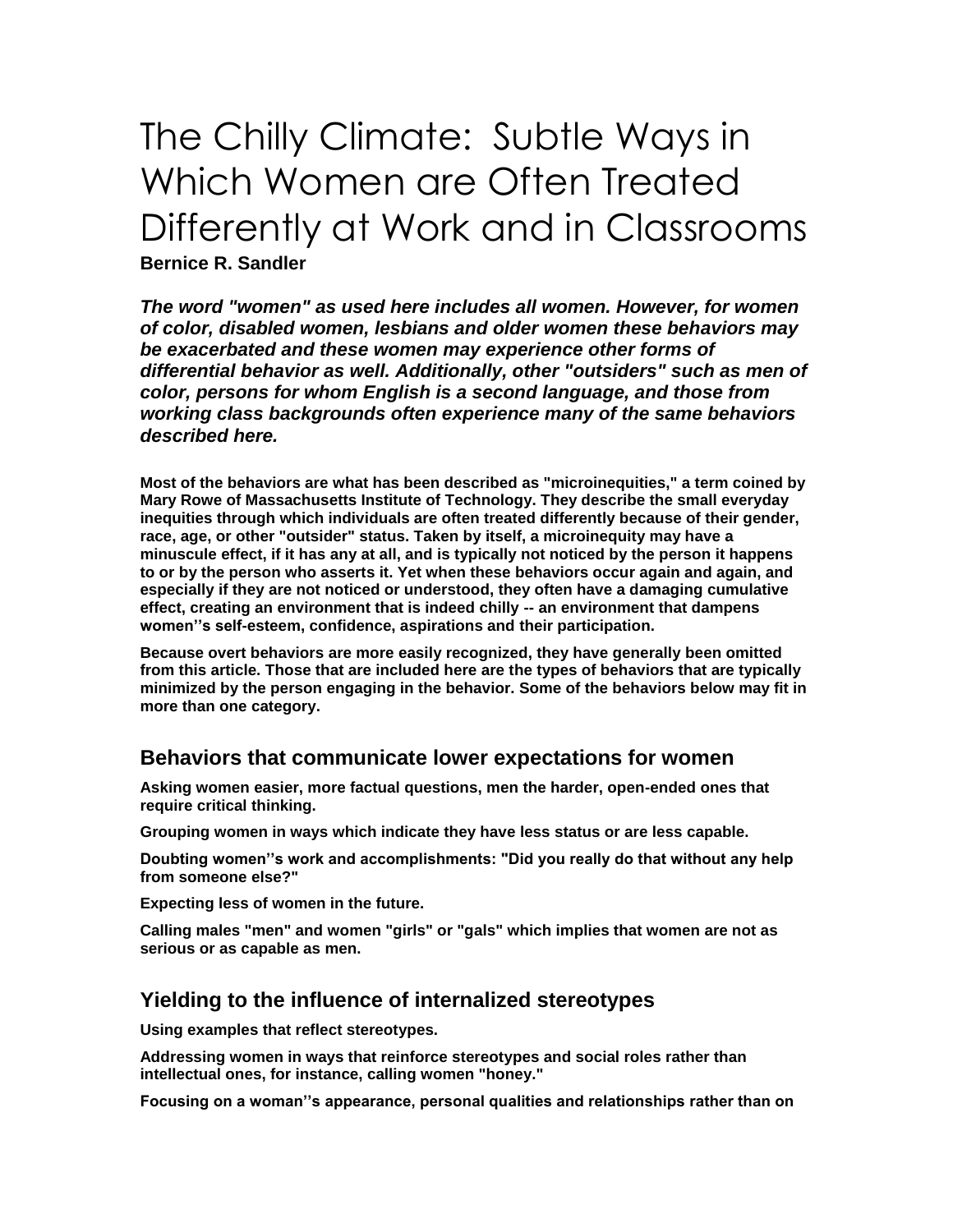**her accomplishments: "I''d like you to meet our new charming colleague" rather than "I''d like you to meet the new hot-shot we just hired."**

**Judging women by their physical appearance and downgrading those who are not "attractive."**

**Describing women by their physical characteristics, such as a "blonde."**

**Using a different vocabulary to describe similar behavior or accomplishments, such as "angry man" but " bitchy woman."**

**Expressing stereotypes that discourage women from pursuing professional careers, such as "Women are naturally more caring and men are naturally more aggressive."**

**Assigning classroom tasks according to stereotyped roles. Women are assigned to be the note-takers.**

**Falling back on disparaging stereotyped words when angry or annoyed with females: "Look here,** *sweetie,***" and "Don''t talk back to me,** *little girl.***"**

## **Excluding women from participation in meetings and conversations**

**Ignoring women while recognizing men, even when women clearly volunteer to participate by raising their hands.**

**Addressing a group as if there were no women present: "When you were a boy..."**

**Interrupting women more than men or allowing their peers to interrupt them. Women may be more vulnerable when interrupted -- they may not participate again for the rest of a meeting.**

## **Treating men and women differently when their behavior or achievements are the same**

**Treating women who ask extensive questions as trouble-makers and men as interested and bright.**

**Believing that women who ask for information don''t know the materials, but that men who ask are smart, inquisitive and involved.**

**Viewing marriage and parental status differently for men and women -- as disadvantages for women and advantages for men.**

**Attributing women''s achievements to something other than their abilities, such as good luck, affirmative action, beauty, or having "slept their way to the top."**

**Frowning when women speak (male and female students may also do this.) Men and women alike may be less reinforcing when women speak.**

**Judging women who speak tentatively as being less competent or knowledgeable.**

### **Giving women less attention and intellectual encouragement**

**Making less eye contact with women.**

**Nodding and gesturing more and paying more attention in general to men than to women when they speak.**

**Responding more to men''s comments by making additional comments, coaching, and asking questions, and responding more often to women with "uh-huh."**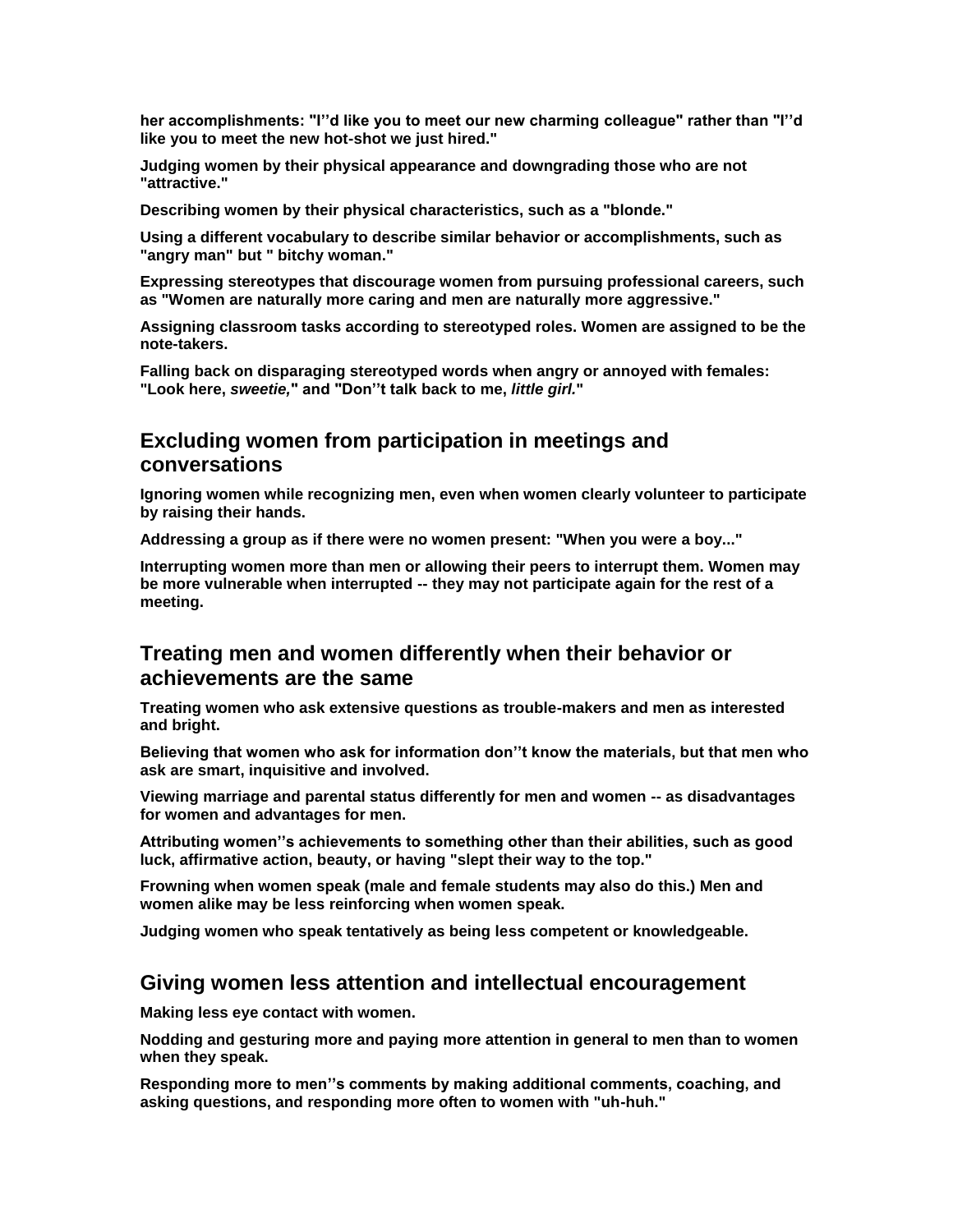**Calling on males more frequently in meetings and in conversations.**

**Calling males by name more frequently.**

**Coaching men but not women: "Tell me more about that."**

**Waiting longer for a man to respond to a question than a woman, before going on to another person.**

**Crediting men''s comments to their owner or "author" ("As Bill said...") but not giving authorship or ownership to women. Sometimes a comment made by a woman is later credited to a male.**

**Giving men more detailed instructions for a task.**

**Giving women less feedback -- less criticism, less help and less praise. (This is one of the critical ways in which women and men are treated differently.)**

**Being more concerned about men''s behavior than that of women''s, such as worrying about a male who doesn''t participate but not being concerned about women who do not.**

**Giving women less encouragement to take on harder tasks.**

**Engaging in more informal conversation with men than with women.**

## **Discouraging women through politeness**

**Using some forms of politeness that shift the focus from intellectual activities to social behavior: "I like to see the girls' smiling faces."**

**Males may perform hands-on tasks for women (as when helping them with a computer task) under the guise of being helpful, thereby depriving women of the experience and communicating lower expectations for them.**

**Faculty members may be excessively kind and paternalistic or maternalistic in trying to be helpful and hold women to a lower standard.**

**Men may tell a group that they are refraining from telling certain jokes or using certain words because there are "ladies" present.** 

**(True courtesy and respect does not patronize, trivialize or depersonalize another person''s abilities and talents, nor do they disappear when a woman acts in a way that deviates from gender stereotypes.)**

### **Singling out women**

**Singling out women and other groups such as people of color: "What do you women think about this?"**

**Males are more likely to touch women than other men. If touch is being used to reassure or indicate friendliness, males are being excluded. Touch is often associated with power; frequently the message transmitted by a touch conveys a "power play."**

### **Defining women by their sexuality**

**Relating to women in a sexual manner -- sexual comments about or toward specific women or women in general, such as discussing appearance or physical attributes or using sexual humor.**

**Valuing and praising women for their physical appearance, not for their intellectual ability.**

**Devaluing or ignoring comments made by women perceived as "unfeminine" or believed**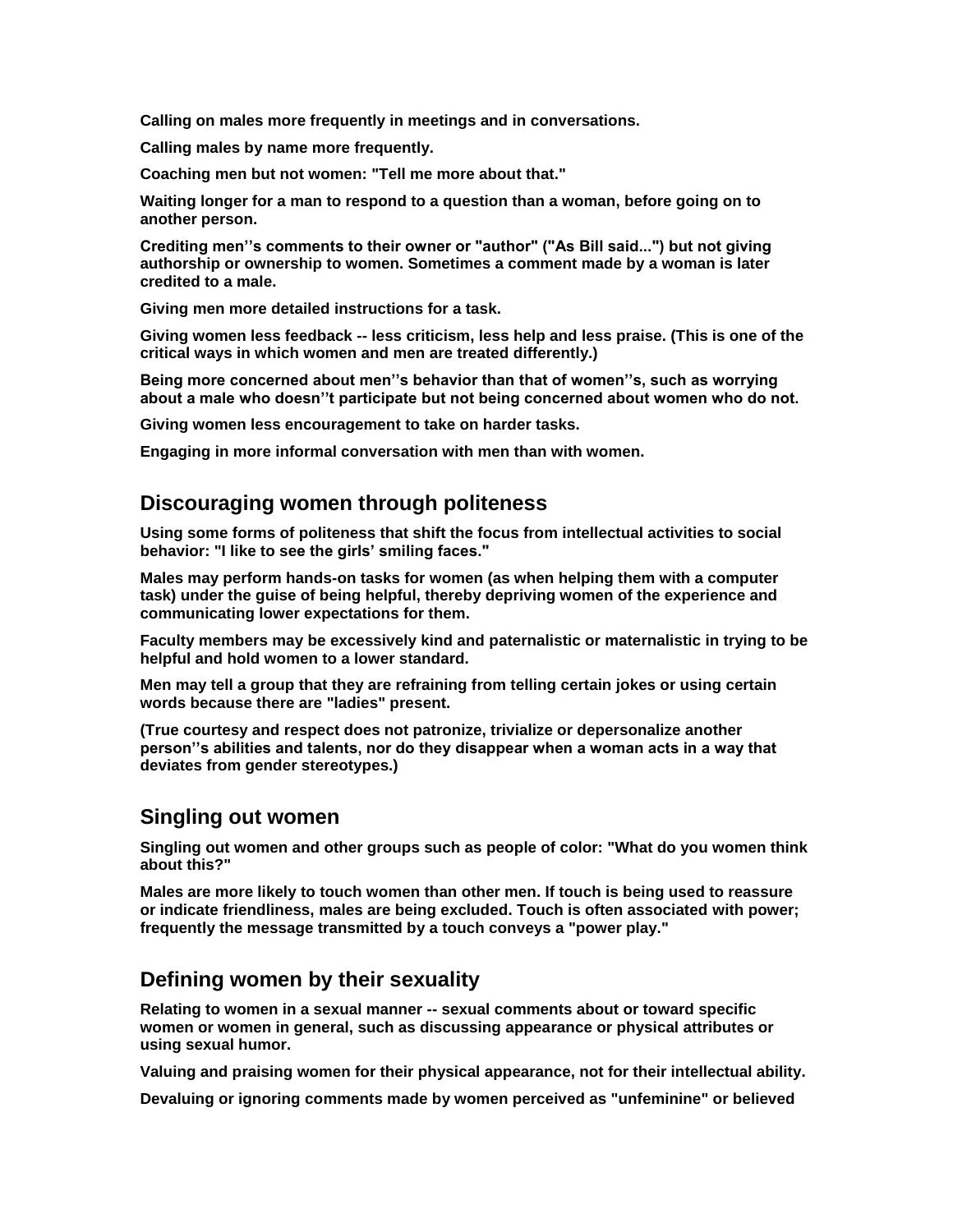**to be lesbian or bisexual.**

**Using the words "lesbian" and "bisexual" as pejorative terms, especially when women raise women''s issues.**

**Engaging in sexually harassing behaviors or allowing others to do so.**

## **Overt hostile behavior toward women**

**Ridiculing or making denigrating remarks about women's issues, or making light of issues such as sexual harassment and sexual assault.**

**Discouraging women from conducting research on women''s issues.**

**Calling women names if they are interested in women''s issues or protest sexism.**

**Making sexist remarks about women in general or about specific women.**

**Using humor in a hostile manner.**

**Engaging in negative body language or behavior (for example, men rolling their eyeballs) when women speak.**

**Hissing or ridiculing women who raise women''s issues.**

**Denigrating or ridiculing women or engaging in other rude behaviors that express hostility to women.**

**Telling sexist or sexual jokes which denigrate women.**

**Not taking women''s comments or their work seriously.**

# **MALE AND FEMALE BEHAVIORS**

#### **Generalizations**

**Men are generally more concerned with autonomy and often relate to each other through competition and power. Women are more likely to be concerned about connecting to other people and relationships, and more likely to interact by cooperating and synthesizing. (Autonomy and intimacy needs -- everyone has both but in most people one or the other predominates in their behavior.)**

**Men may interrupt to control and show dominance, and change the topic or trivialize it. Women more like to interrupt as a way of continuing the flow of conversation as in "So what you''re saying is...."**

**Women more likely to raise their hands before asking a question; men more likely to call out.**

**Men are more likely to answer a question quickly, sometimes before the questions is finished and to organize their response as they are talking. Women are more likely to think before they participate; they organize their response first, and then raise their hands to respond.**

**Men are more likely to validate themselves by verbal sparring, "affirmation by opposition" (wrote Robby Henes); women more likely to validate themselves by gaining consensus among the group, often inviting others'' viewpoints rather than defending their own as the only correct answer.**

**Women may take others comments more seriously. Praise (in part because it is rare) may have a strong impact; criticism may be viewed as more negative than intended.**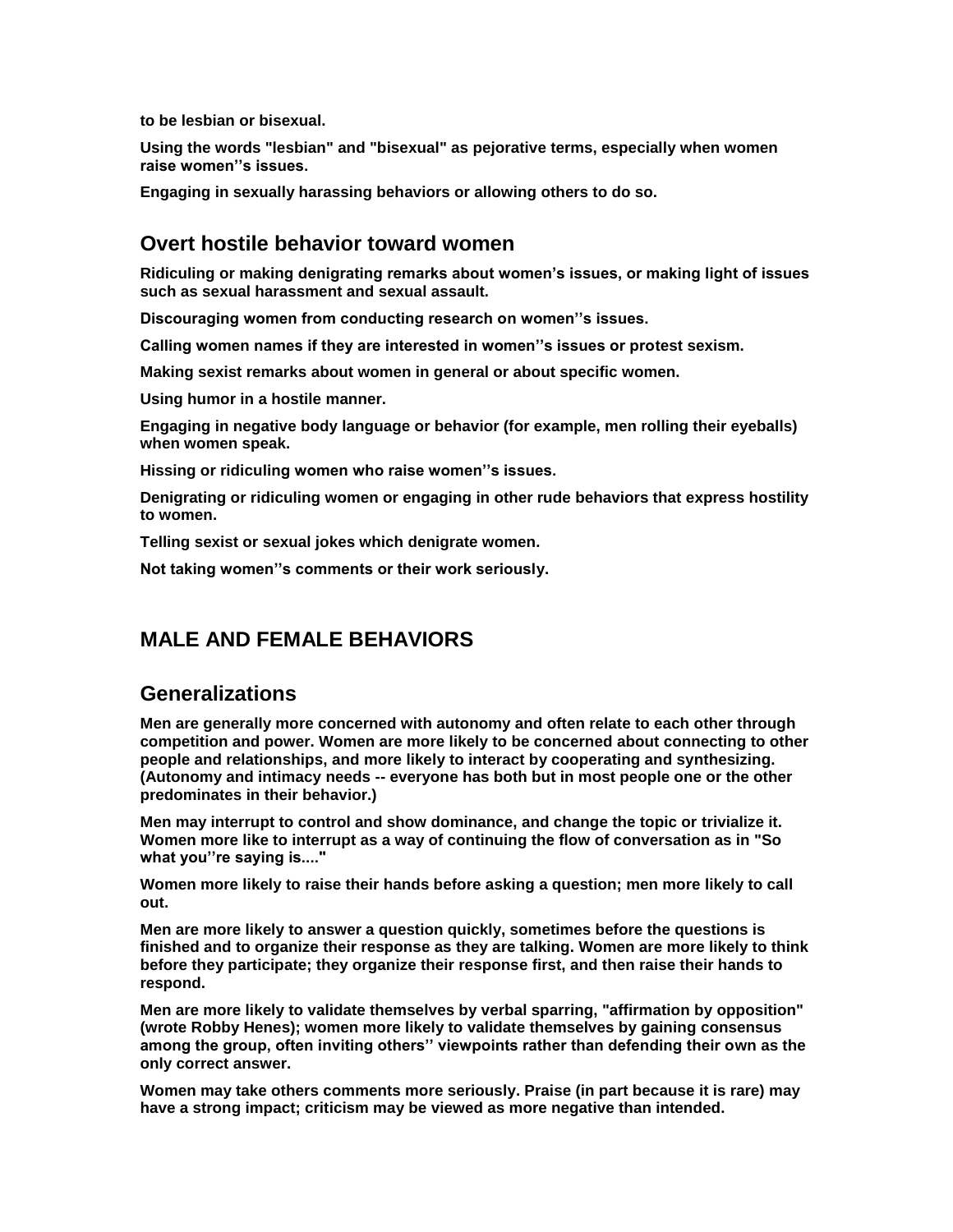## **Men and women talk differently: the differential use of speech and language by gender**

**Women generally use speech for developing and maintaining relationships.**

**Women are more likely to start conversations and keep them going, men are more likely to interrupt.**

**Women''s speech is typically more tentative, polite and deferential.**

**Women''s speech is often hesitant.**

**Women''s speech is generally more apologetic.**

**Women''s voices are more likely to rise at the end of a sentence.**

**Women are more likely to use questions to maintain a conversation, even if they know the answer. Men are more likely to use questions to obtain information. Women may also use questions as a way to make a point and to avoid making a definitive statement.**

**Men are more likely to listen to the first part of a statement and then almost immediately develop a response in preparation for competition in the conversation. They often do not respond to statements made by others but instead bring in extraneous topics that are important to themselves-- topics that show them as experts, as smarter than others. Men are often more critical of others while women are more likely to "add a thought."**

**Men are more likely to control the topic of conversations in mixed gender groups.**

**Women''s verbal comments are often accompanied by nonverbal behaviors such as smiling, or averting their eyes, especially when dealing with men or any person in authority.**

**Men speak more often than females in mixed gender interactions.**

**Women and men may respond differently to disagreement. Men are more likely to see it as positive, except when women engage in it. Men are more likely to view a competitive and controversial classroom as invigorating, energizing and interesting; women may perceive the same classroom as negative, unappealing, and even distressing and inhospitable.**

**Men are more likely to use sports and military analogies.**

**Even when men and women speak in the same manner, they may be perceived differently. Women speaking assertively may be viewed as arrogant and bitchy.**

**The value of women''s speech is that it encourages participation by others, but this is often devalued.**

**Gender-related speech replicates the relationships between men and women in general.**

**Men and women alike respond to and may be more comfortable with behaviors that are consistent with their expectations as to how men and women are "supposed to behave." Gender-related speech often replicates these expectations.**

**Behavior of some males may directly discourage women''s participation in meetings, particularly when men dominate and control discussion.**

#### **Devaluation**

**Devaluation is often used as a partial explanation or rationale for differential treatment.**

**Gender affects our view of someone''s competence. What is viewed as male is usually seen as more important that that is associated with women.**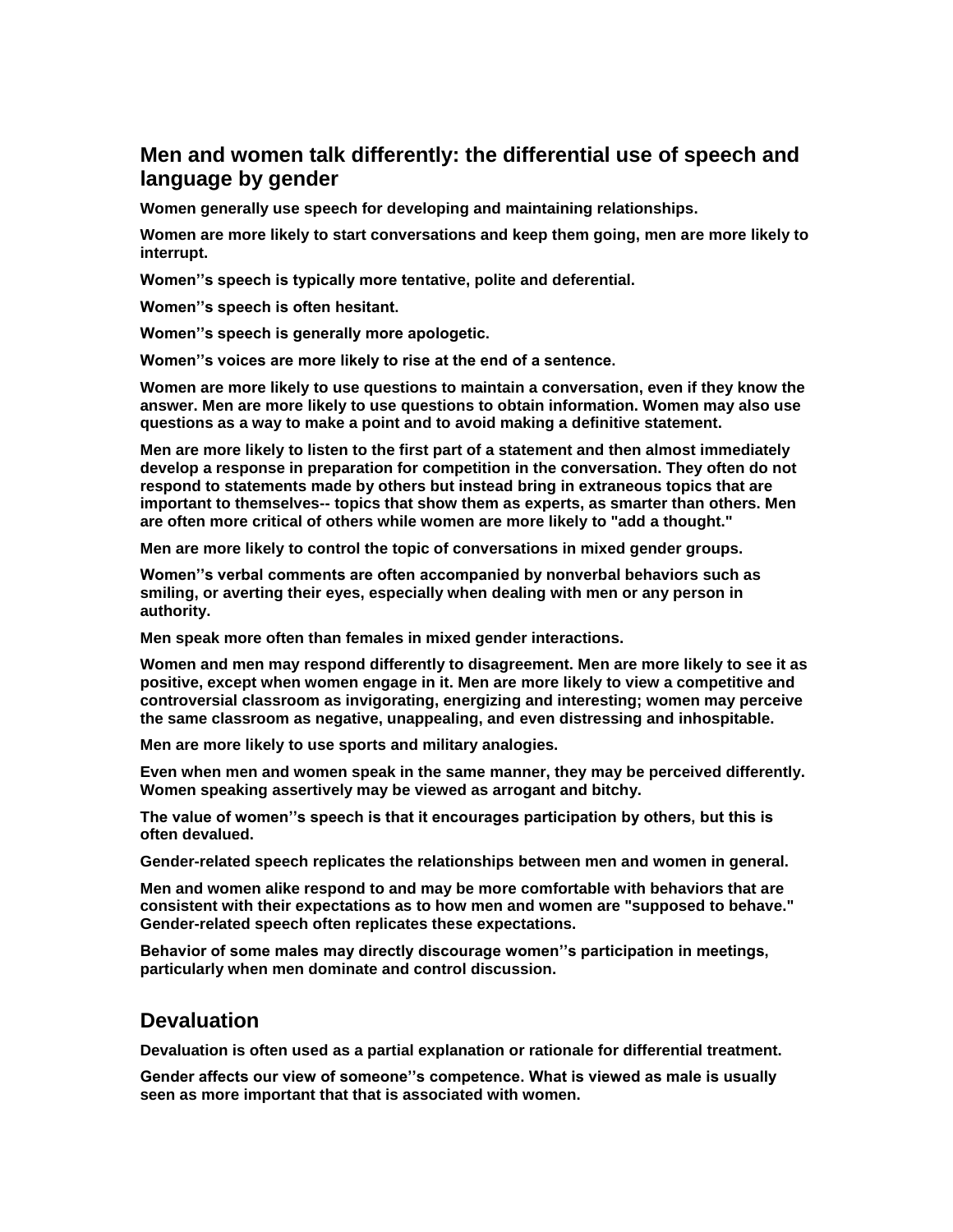**Perceptual bias is not uncommon. For instance, a woman''s success, such as getting into a prestigious program, is said to result from "luck" or "affirmative action" while a man''s similar success will be attributed to talent.**

**Women''s issues may be devalued, as well as women''s ways of speaking.**

# **Devaluation and power**

**It is the power difference between men and women that gives value to or devalues whatever differences exist.**

**Stereotypes which reinforce differences are maintained precisely because they reinforce power and privilege. Behaviors which are valued such as competitive, status-seeking behavior, are behaviors that reinforce privilege.**

**Males may assert power and expect to be treated more favorably than females.**

**\* \* \* \* \***

*This article appeared in the Summer 1999 issue of the now defunct newsletter, About Women on Campus, Vol. 8, Number 3. Much of the material was primarily drawn from [The](http://www.bernicesandler.com/id12.htm)  [Chilly Classroom Climate: A Guide to Improve the Education of Women,](http://www.bernicesandler.com/id12.htm) by Bernice R. Sandler, Lisa A Silverberg and Roberta M. Hall, published by the National Association for Women in Education, Washington, D.C. The book describes and documents more than 50 ways in which male and female students are treated differently in the classroom, and examines issues such as teaching style and pedagogy, intersections of race and gender, the importance of including women in the curriculum, and how gender affects faculty evaluation. The book also contains over 270 specific recommendations for action that administrators, department chairs, faculty, and individual students can take to improve the classroom climate for women and other groups***.**

**\* \* \* \* \***

| <b>HOME</b>                     | <b>BIOGRAPHY</b>      | <b>HARASSMENT</b>                         | <b>CHILLY CLIMATE</b> | <b>MENTORING</b>  |
|---------------------------------|-----------------------|-------------------------------------------|-----------------------|-------------------|
| <b>SEXUAL</b><br><b>ASSAULT</b> | <b>EXPERT WITNESS</b> | <b>SPEECHES &amp;</b><br><b>WORKSHOPS</b> | <b>PUBLICATIONS</b>   | <b>STRATEGIES</b> |
| <b>TITLE IX</b>                 | <b>ADD'L TOPICS</b>   | <b>HELPFUL LINKS</b>                      | <b>SITE INDEX</b>     | <b>CONTACT</b>    |

**Bernice R. Sandler, Senior Scholar in Residence at the Women's Research and Education Institute, consults extensively with institutions and others about women's equity, including sexual harassment, discrimination, and the chilly climate. She has given over 2000 presentations, written many articles, and serves as an expert witness in discrimination cases. Sandler can be contacted at:**

### **Bernice R. Sandler**

**Senior Scholar, Women's Research and Education Institute 1350 Connecticut Avenue, Suite 850, Washington, DC 20036**